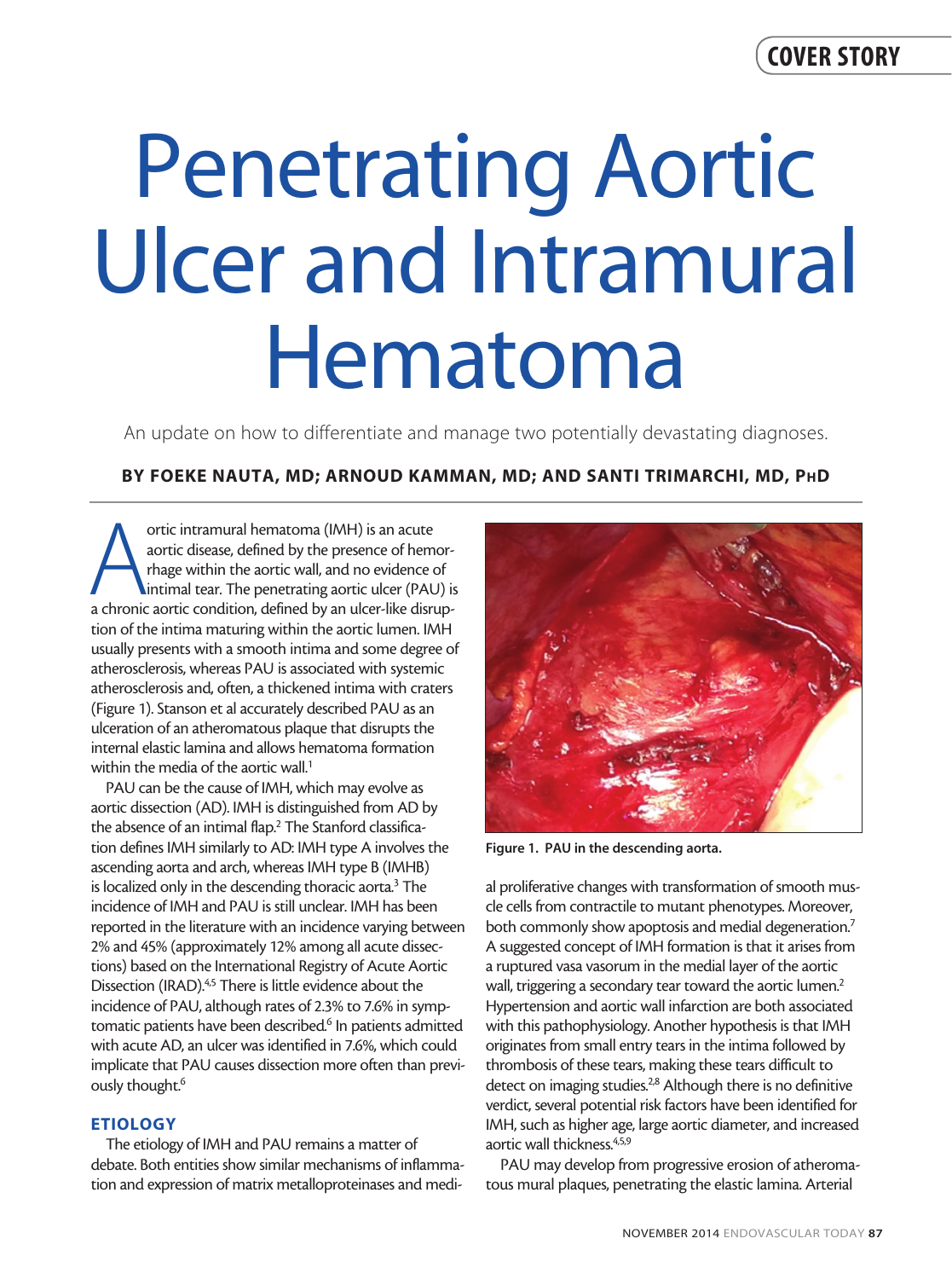

Figure 2. Sagittal view of IMH in the descending aorta with typical aortic wall thickening and linear intraluminal filling defect.

hypertension, hyperlipoproteinemia, and aortic sclerosis have shown to be predisposing features of PAU. Because all of these factors are often more present in older patients, PAU is more frequently seen in the eldery.<sup>10</sup> Nevertheless, PAU may also occur in younger patients as a result of intimal tears that remain stable without AD or IMH progression. Complicated PAU is defined by the development of aneurysms, pseudoaneurysms, dissections, or aortic ruptures. Close evaluation of PAU, by measuring both diameter and depth of the ulcer, is mandatory to prevent aortic complications.11

#### DIAGNOSIS

## Clinical

Based on clinical evaluation, IMH cannot be reliably distinguished from classic AD.<sup>8</sup> Tolenaar et al compared clinical presentation between IMHB and acute type B AD (ABAD), showing that IMHB presented predominantly in men (62% vs 33%; *P* < .001) at older age (69 ± 12 vs 63 ± 14; *P* < .001), more often with chest pain (80% vs 69%; *P* = .020) and periaortic hematoma (22% vs 13%; *P* = .020).<sup>5</sup> In addition, IMHB patients presented less frequently with pulse deficits and mesenteric/limb ischemia,<sup>5</sup> similarly to previous observations.<sup>9</sup> The prevalence of overall IMH among patients presenting with nontraumatic acute aortic syndromes ranges widely from 6% to 50%.<sup>9,12-17</sup> Such discrepancy may be explained by differences in imaging definition and patient selection: potentially, referral centers might more frequently observe IMH patients who already developed classic AD.

The clinical presentation of PAU is very diverse. Basically, PAUs are asymptomatic aortic lesions, identified during imaging indicated for other reasons.<sup>10</sup> When comparing PAU alone with PAU plus IMH, the two groups showed similarities in age, prevalence of comorbidities, frequency of

presentation with rupture, or extent of repair.<sup>18</sup> PAU with IMH was associated with a higher risk of treatment failure of thoracic endovascular aneurysm repair (TEVAR), defined as need for open or endovascular reintervention, aortic rupture, or aortic-related death  $(P = .03)$ . In this cohort, patients with PAU associated with IMH had more emergent interventions with no difference in all-cause survival at 24 months.<sup>18</sup>

#### Imaging

It once was thought that IMH was relatively rare compared to AD. However, due to modern imaging, several studies observed an IMH prevalence of 10% to 30% in patients suspected for AD.11-14,16 CT and MRI imaging techniques have further supported the hypothesis that IMH, PAU, and AD may be variants of the same process. AD presenting with a thrombosed false lumen could resemble IMH on imaging because entry tears are no longer visible. In order to differentiate between these conditions, crosssectional imaging is considered the gold standard. In IMHB, periaortic hematoma is more frequently observed than in ABAD patients. The presence of pleural effusion can make the distinction between intact and disrupted adventitia challenging. However, the close relationship between the IMH and the adventitia may trigger the development of periaortic hematoma and rupture.<sup>5</sup> Comprehensive imaging analysis can expose specific anatomical clues, as well as intimal lesions in the inner curvature of the aortic arch, which can often be found in patients with IMH. These signs may be helpful in indicating and planning TEVAR.<sup>19</sup>

For IMH, axial imaging reveals thickening of the aortic wall greater than 0.5 cm in an eccentric or concentric pat-



Figure 3. PAU with typical localized collection of contrast extending from the lumen.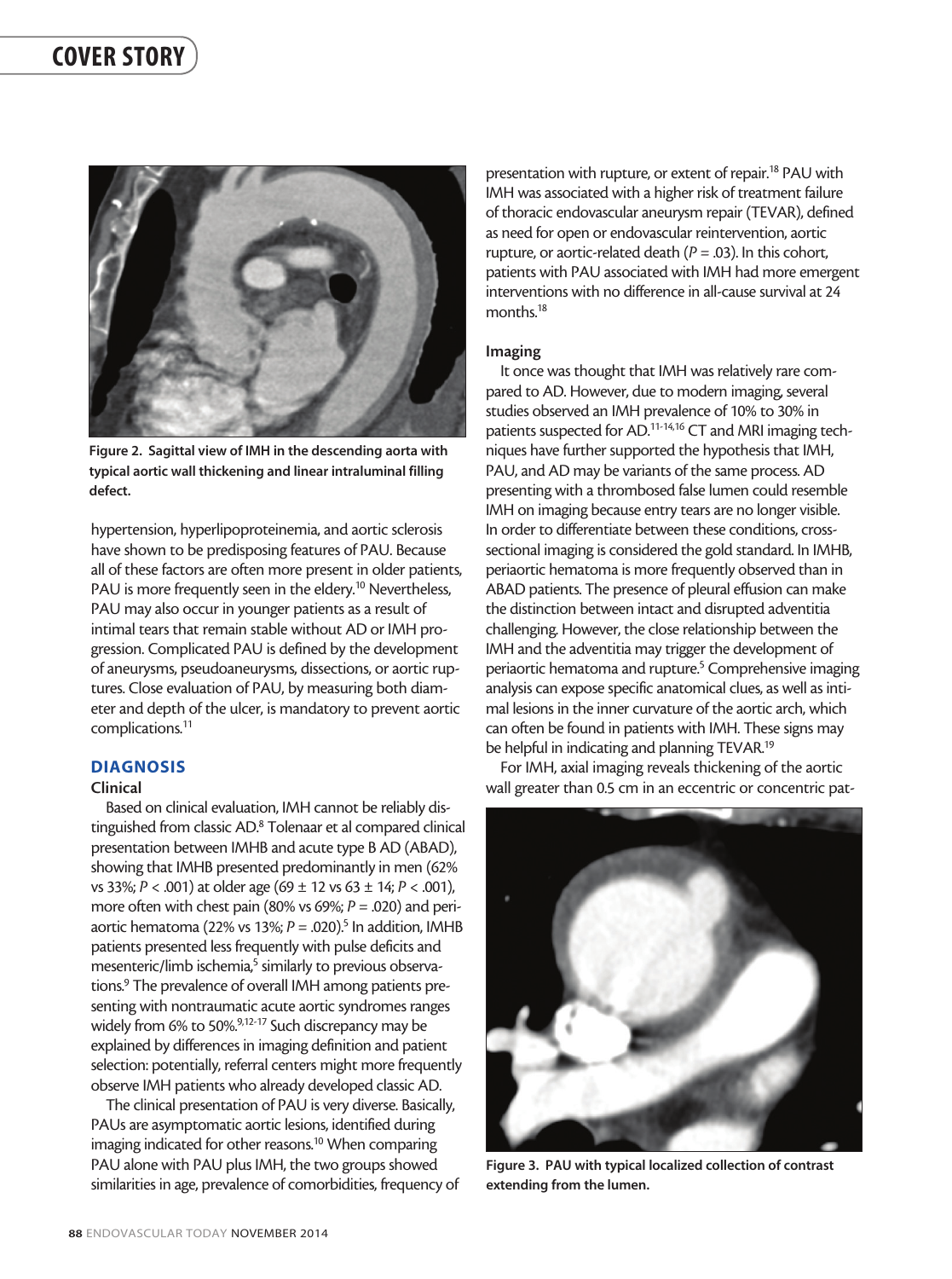





Figure 4. PAU in the arch of the aorta on a 3D-reconstructed MRI scan.

Figure 5. Arch PAU not associated with IMH. Figure 6. Descending PAU associated with

IMH.

tern, with a linear tangential intraluminal filling defect as a distinguishing feature (Figure 2). On the contrary, acute AD with a thrombosed false lumen shows curvilinear intramural clots often missing a well-defined outer wall because of mediastinal hematoma and pleural effusions.<sup>11</sup> In general, IMH affects more frequently the descending aorta, with rates of 50% to 85%.4,5 Evaluation of aortic diameter measurements between IMHB and ABAD patients showed that the aortic root and sinotubular junction were significantly larger in ABAD patients (3.6 cm vs 3.4 cm; *P* = .047, and 3.4 cm vs 3 cm; *P* = .002, respectively), whereas the maximum descending aortic diameter was equal (both 4 cm).<sup>5</sup>

For PAU, an imaging criteria is a localized collection of contrast extending from the lumen (Figure 3). Some investigators have shown that PAU is mainly located in the descending aorta (61.2%), followed by abdominal (29.7%) and arch (6.8%) (Figures 4 and 5) localizations.7,20 PAU may present with multiple ulcers and several ranges of diameter and depth; however, indication for treatment has been suggested when it extends more than 20 mm in depth.<sup>3,21</sup> In these patients, mural thrombus has an irregular luminal surface that may locally narrow the lumen. Differently, IMH thrombus has a smooth surface, represented by the aortic lamella, and may extend longitudinally.

### PROGNOSIS

IMH and PAU can progress fatally, especially when both diseases are present (Figure 6). IMH concomitant with PAU is associated with an increased risk of expansion and rupture.<sup>11,22</sup> For IMH alone, even though 34% of patients will show regression, 16% to 47% of patients will progress to the development of AD,<sup>2,9,22,23</sup> and 20% to 45% will develop an aortic rupture.<sup>2</sup> The best predictor of IMH regression without complications is a normal aortic diameter in the acute phase.<sup>17</sup> Evangelista et al reported that among 68 IMH patients, 22% developed a fusiform aneurysm, 8% a saccular aneurysm, and 24% a pseudoaneurysm (over a mean time of 45 months).<sup>23</sup> The IRAD database has recently showed similar IMH 1-year mortality compared to classic AD (5.3% vs 8.7% and 10.3% vs 8.2% for type A and B, respectively), with no significant difference in overall in-hospital mortality rates due to diseased descending aorta (4.4% vs 11.1%; *P* = .062) and ascending aorta (26.6% vs 26.5%; *P* = .998).<sup>4</sup> Similar to type A AD, IMH involving the ascending aorta is a lethal condition and is an indication for expeditious surgery because of the risk of cardiac tamponade, rupture, or compression of the coronary ostia.<sup>2,4,9</sup> In patients with descending aortic dissection, it has been reported that abdominal extension is significantly more common in ABAD compared with IMH (64.9% vs 40.2%; *P* < .001). Occasionally, IMH may cause obstruction of an aortic side branch, resulting in endorgan ischemia and necessitating interventional therapy.<sup>5</sup>

The evidence concerning disease progression of asymptomatic PAU is limited. Pseudoaneurysm formation may occur in 15% to 50%. The association of PAU diameter and rupture risk remains unclear, although patients with an ulcer diameter > 20 mm and/or an ulcer depth > 20 mm are associated with high risk of disease progression and should be evaluated as possible candidates for early endovascular or surgical repair.<sup>11,20</sup>

#### MANAGEMENT

#### Medical

Primary management of patients presenting with uncomplicated IMHB consists of medical therapy and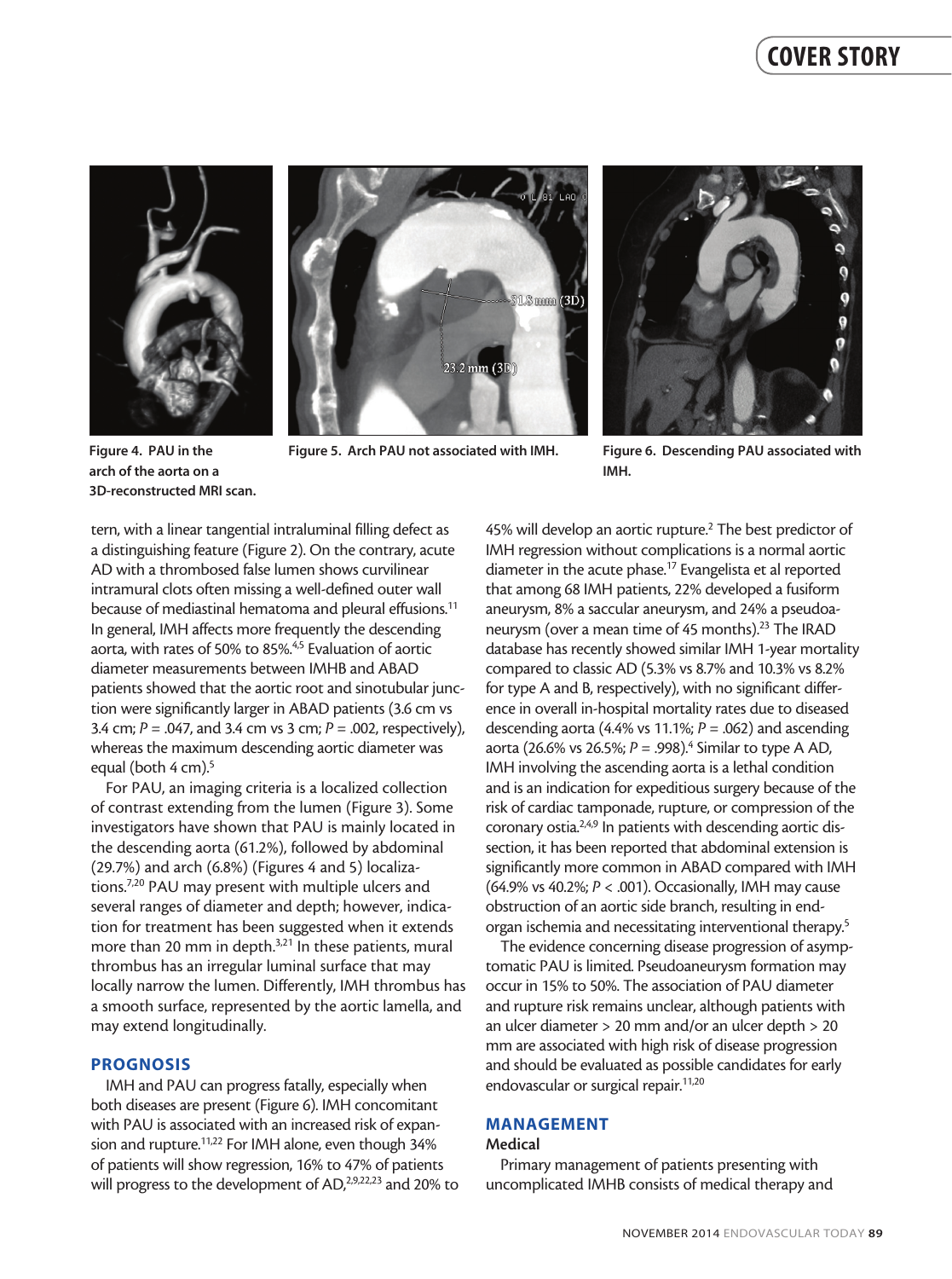intensive monitoring.4,5,16 Medical management includes urgent blood pressure normalization and left ventricular ejection fraction reduction, as they are the main determinants of dissection extension and rupture. Beta-blockers have been shown to decrease mortality from 67% to 95%<sup>22</sup> and should be given at highest-tolerated doses. Calcium-channel blockers are considered the alternative medication of choice. To normalize the blood pressure caused by stimulation of adrenergic receptors, adequate analgesic therapy should be initiated, preferably with morphine sulphate.<sup>8,11,16,20,22</sup>

In a study by Tolenaar et al, two patients with an IMHB and periaortic hematoma died as a result of an aortic rupture despite adequate medical treatment,<sup>5</sup> stressing the importance of periaortic hematoma as a risk factor for adverse events in emergent IMH cases. However, the differentiation between periaortic hematoma and pleural effusion is essential because pleural effusion is not a sign of impending aortic rupture but rather a reactive fluid collection in the thoracic region.<sup>5</sup> For IMHB patients, refractory chest pain, evidence of increasing size of the hematoma, aortic rupture, and progressive pleural effusion are indications for endovascular or surgical treatment.<sup>22</sup> Whenever IMH involves the ascending aorta, there is a substantial increase in mortality rates, and emergent secondary interventions are needed. IMH located in the aortic arch or descending aorta is less likely to

be associated with adverse outcomes, and conservative medical therapy might be performed.<sup>9</sup>

The current literature provides no compelling guidelines for treating asymptomatic PAU beyond the blood pressure control. However, symptomatic PAU has a devastating natural course with progression and rupture; therefore, urgent repair is recommended.11,20

#### Interventional Treatment

Endovascular repair is indicated in symptomatic/complicated IMHB patients due to the risk of rupture<sup>11,20,24</sup> (Figure 7) and is associated with lower perioperative morbidity and mortality than open repair.19,25-27 The focal character of the aortic lesion makes IMHB patients suitable candidates for endovascular treatment.<sup>5,7</sup> Although



Figure 7. CT-scan after TEVAR in a patient with descending PAU associated with IMH.

the literature provides no convincing guidelines for IMH treatment, it seems reasonable that it is similar to treatment of AD in corresponding segments of the aorta.<sup>3,28</sup> Currently, TEVAR is indicated in patients with progression of IMH toward overt dissection or rupture.<sup>19,28</sup>

Intimal defects without IMH are suitable to treat with TEVAR if they are localized in the descending aorta. If the ascending aorta is involved, surgery is indicated.<sup>29</sup> In patients with intimal defects and IMH, evidence of adjacent atheromatous wall should favor more extensive treatment of the aorta with longer endografts because shallow ulcers are often underestimated on imaging. Treatment with longer endografts provides a safety margin against undertreating the intimal defect.<sup>21</sup> An important risk of TEVAR in extended IMH is that the endograft may tear through the intimal surface into underlying thrombosed false lumen. Thus, the endograft should be anchored in the noninvolved wall above and below the intimal defect.<sup>3</sup> There are no data that support prophylactic TEVAR for patients with uncomplicated IMH with no intimal defect, although in some circumstances, such treatment has been performed. Open surgery should be reserved for patients who cannot be treated with stent graft placement, for instance, IMH cases with ascending/ arch involvement (Figure 8).

For PAU patients, TEVAR proved to be a safe option.<sup>18</sup> TEVAR is especially indicated for symptomatic patients with PAU complicated by pseudoaneurysm formation or rupture.19 PAU patients are often older and debilitated, and therefore, an endovascular technique should be considered as the optimal therapy. However, in patients with PAU complicated by IMH, discussion remains whether to operate in the acute phase or to wait for IMH resolution, as this could be an important issue in improving late efficacy of TEVAR. Patel et al showed that TEVAR treatment with extension into the aortic arch was associated with better long-term results (*P* = .011) and that TEVAR after PAU showed beneficial results over open surgical repair.30 Endovascular repair was associated with shorter duration of hospital stay and similar late results in the high-risk population of PAU patients compared to open surgical repair.<sup>30</sup> The 5-year freedom from cardiovascular events rate was 67.8%. Given the potential need for reinterventions, TEVAR emerges as the first choice of treatment in patients presenting with PAU. However, due to the extensive atherosclerotic lesions involving the arch, TEVAR resulted in a higher rate of perioperative stroke (8.4% vs 16.2%).

#### Follow-Up

A 5-year follow-up for both IMH type A and type B is advised.<sup>31</sup> IRAD investigators believe life-long medical